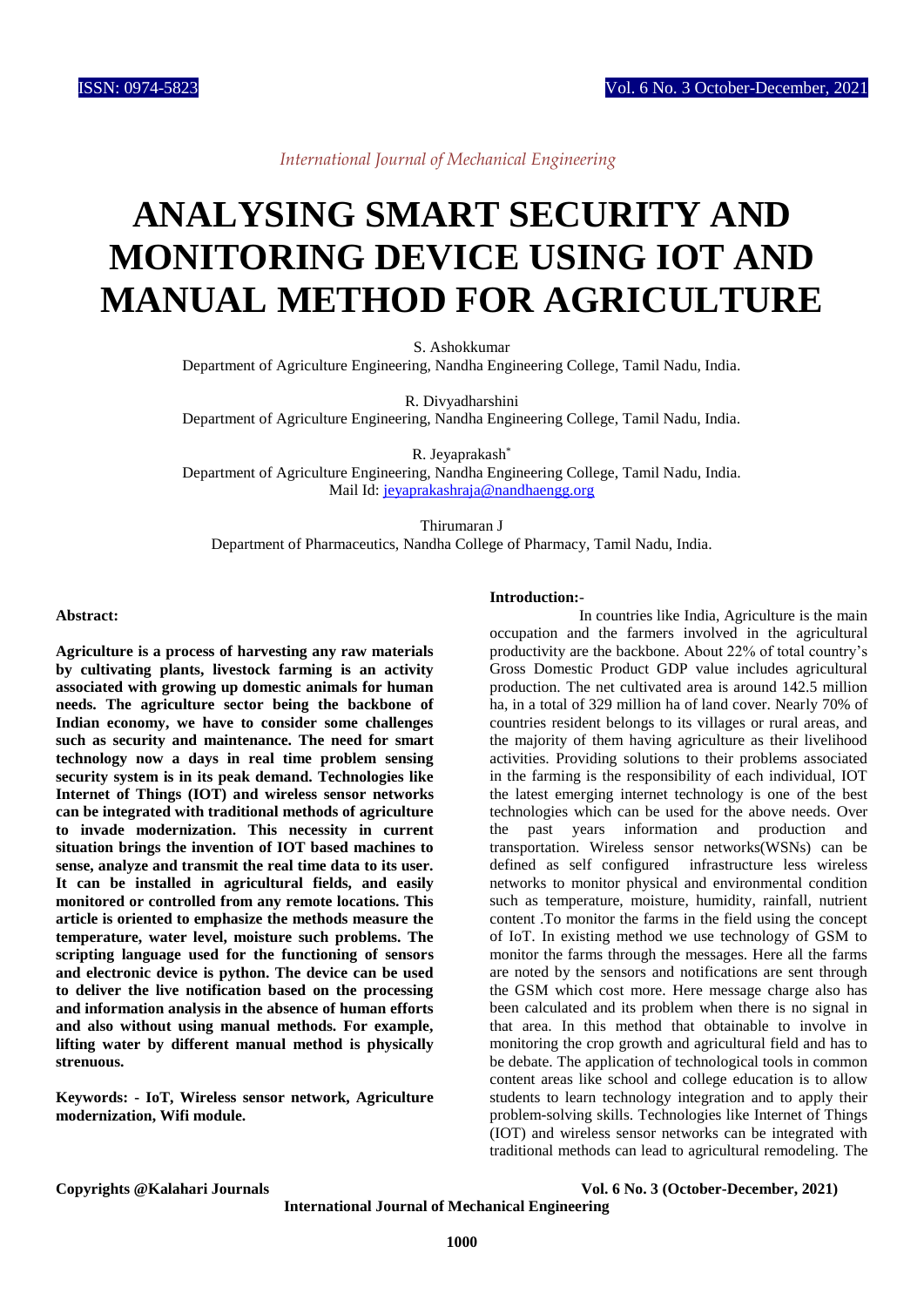basic building blocks of an IoT systems are Sensors, processors and applications. The sensors confederated with micro controller ,data from the sensor is displayed on the mobile app of the user.

# **METHODOLOGY**

 Generally, traditional methods are said to be any culture, or a tradition followed for a while, which are transferred from one generation to another. This transfer of knowledge periodically invaded by small advancement and modernization to form a modified new technology. In this term of security characteristic sensor is used to temperature, moisture, rainfall, humidity ,nutrient content of the soil here the Temperature sensor used to monitor the temperature of

the soil. Moisture sensor which is used to measure the moisturizing level of the soil. Rain switch or Rain sensor is a sensor which gets activated by rainfall and it is a water conservation tool attached to the automatic irrigation system. NPK sensor is used to judge the fertility of a soil by measuring the percentage of Nitrogen, Phosphorous, Potassium present in the soil.

## **MATERIALS**

Arduino uno board, NPK Sensor, Moisture Sensor, Temprature Sensor, LCD Display, WIFI Module, pump 1.

# **BLOCK DIAGRAM**



**Block Diagram**

#### **ARDUINO UNO**

 Arduino Open-Source Single Board Computer Board, It can be used to supply the power supply to the board and can act as a serial device to connect the board to a

computer system. Arduino UNO is a flexible, open source, easy-to-programmable and low-cost microcontroller board that can be incorporated into a range of electronic design.



### **Arduino UNO board**

# **POWER SUPPLY**

The Arduino UNO board can be powered via USB connection or with an external power supply. The power source is selected automatically.

# **REGULATED POWER SUPPLY**

An electronic circuit that is designed to regulated power supply by providing a constant DC voltage of fixed

rate throughout the load depots irrespective of AC mains load variations or fluctuations.

### **TEMPERATURE SENSOR**

A temperature sensor is used to measure the real time temperature of the device through electrical signals. The sensor consists of two metals, which generate an internal resistance or drop in electrical voltage once it notices any change in the system temperature.



**8 DHT11 Humidity and Temperature Sensor Module**

**SOIL MOISTURE SENSOR** Soil Moisture Sensor (SMS) is used to determine the moisture content in soil near to active root zone in an

**Copyrights @Kalahari Journals Vol. 6 No. 3 (October-December, 2021)**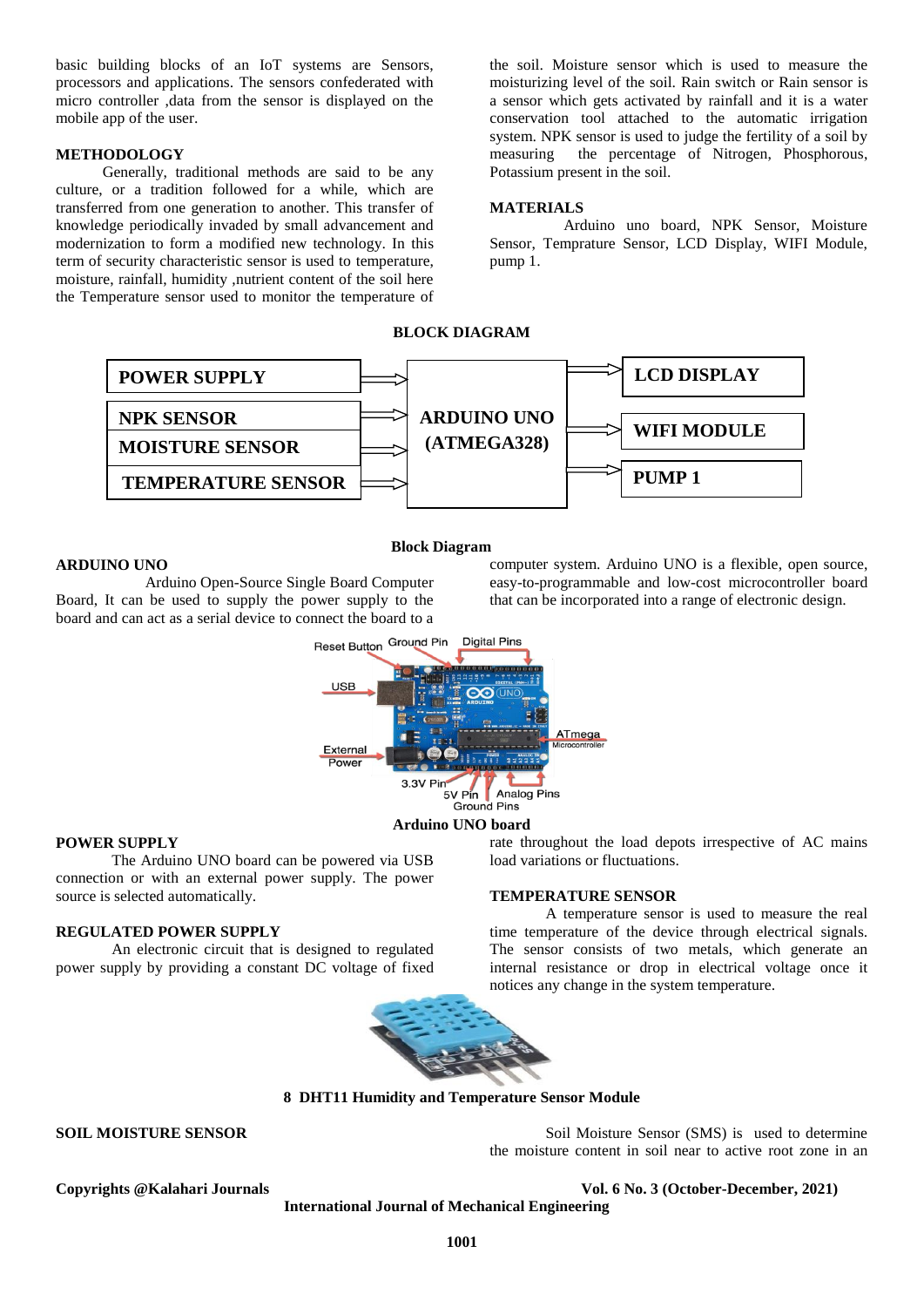irrigation system before each scheduled event and cancel the irrigation cycle if the moisture is above field capacity (depends on type of soil and crop). The sensor with two electrodes is set at point A and B, a small charge is passed on one electrode of the sensor and electrical resistance

between the electrodes are measured. As the soil moisture or water used by plants decreases, water is drawn from the sensor and resistance increases. On the other hand, as the soil moisture increases, the resistance decreases.



**SOIL MOISTURE SENSOR**

## **NPK SENSOR:**

The soil NPK sensor is used to determine the fertility of a given soil sample by measuring the percentage

of Nitrogen, Phosphorous, Potassium present in the soil. Apply NPK fertilizers @40:20:40 Kg/acre. Apply 1/3 of N, entire P and 60% of K as basal does at the time of planting.



#### **MOTOR DRIVE:**

The working speed and direction of motors are controlled by a module called motor drive. In this project a motor driver is developed based on L293D IC. Which





**MOTOR DRIVE**

#### **LCD DISPLAY**

Liquid Crystal Displays (LCDs) are used to display the readings, having advantage of thinner display and less power consumption comparing to Cathode Ray Tubes

(CRT). LCD takes over the display industry replacing CRT and being used in very common applications like digital watches, computers, DVD and CD players.



### **LCD DISPLAY**

# **WI**-**FI MODULE**

Wi-Fi Module (ESP8266) is a self-controlled SOC with unified TCP/IP protocol chip that can allow any microcontroller unit to access your Wi-Fi network. The ESP8266 can either host a Wi-Fi signal or offload any Wi-Fi networking functions from another module within the range. This module is used to perform heavy on-board processing and storage ability that allows it to be included with the sensors and other function oriented gadgets through its GPIOs with minimal runtime loading and minimal up-front development. Its high level of on-chip assimilation permits for very low outside circuitry, with the front-end module to occupy negligible PCB area. The Wi-Fi Module supports Bluetooth co-existence interfaces and APSD for VoIP applications, it also contains a self-calibrated RF permitting it to run in all operating conditions without any external RF parts. ESP8266 are applied in Wi-Fi location-aware devices, Smart power plugs, Industrial wireless control, home automation, and Security ID tags.

#### **Copyrights @Kalahari Journals Vol. 6 No. 3 (October-December, 2021)**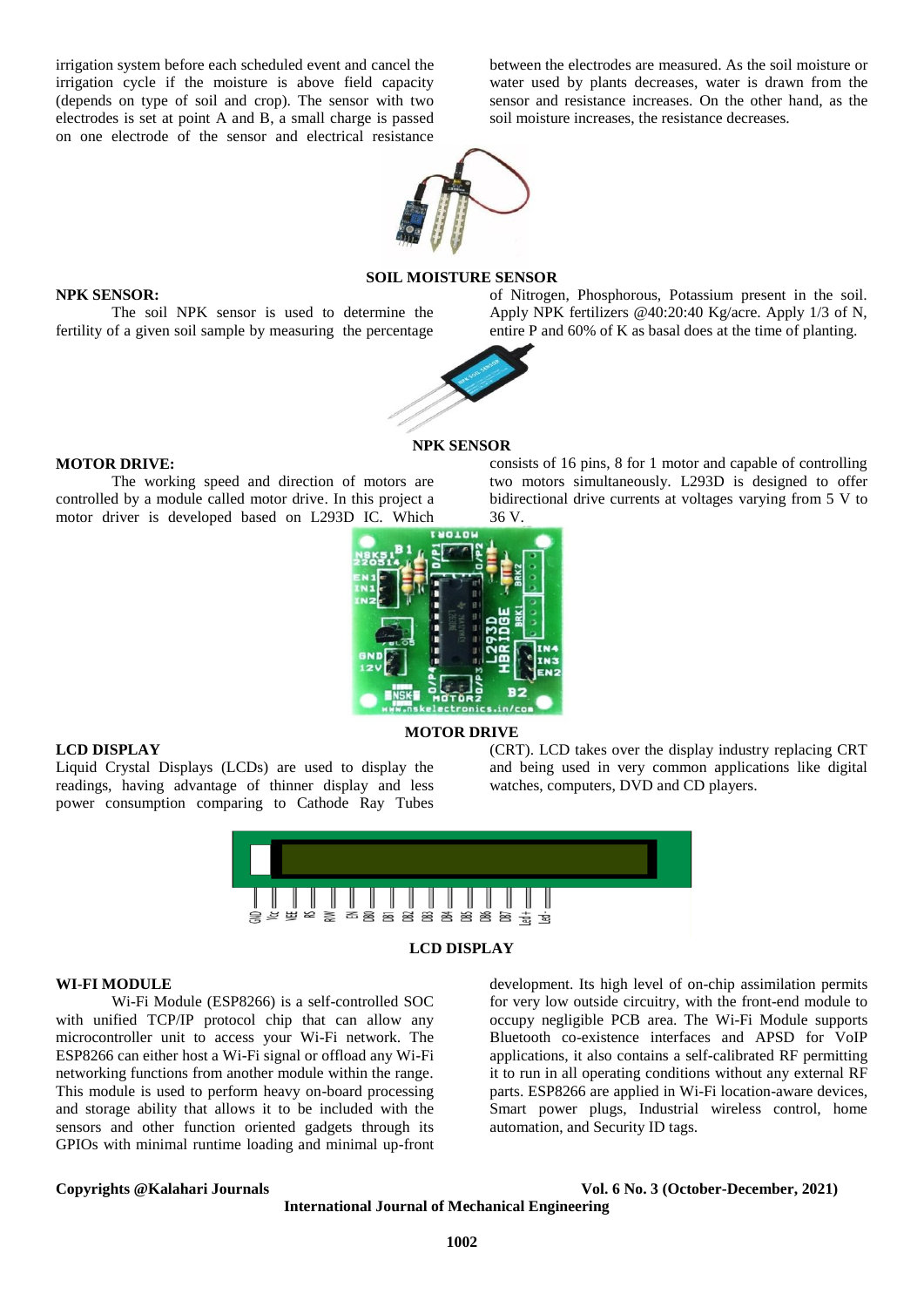

## **WIFI Module**

#### **WATER PUMP MOTOR:**

A water pump is used to increase the water

pressure in order to pump it from one place to another.



#### **DC PUMPING MOTOR**

#### **EXPERIMENTAL PROCEDURE**

 we use the concept of IoT (Internet of Things) to monitor all the sensors in the farm. Here we use internet for monitoring all the sensors. By this process we are able to monitor all sensors and motor condition continuously through the internet. Here we get the response back from the internet weather device has switched on or switched off and also the status of the device is continuously noted in the server and it can be utilized through the internet

# **ANALYZING**

 Onions are a much-loved bulb of the Indian subcontinent. Eaten raw, cooked in gravies, stews and soups, it is hard to imagine a dining table spread without this versatile vegetable. Onions are easy to grow and do not need a lot of space. But before we get into the process, here are some pointers for you to keep in mind, Onions need cool and pleasant weather without humidity and rain. Thus, the best time to grow onions is between November and February. Any open space or even a container can be used for growing the bulb. But ensure that the soil is fertile and porous.

Method of cultivation  $1 -$  Growing onions in your field Onion seeds: source them from a nursery or buy them online.

**Tray** Grow bags Organic fertilizers Cow dung

#### **Water**

Step 1: Prepare the Seeds Soak the onion seeds in water for one day. Drain and keep them in the open for the next 2-3 days. Later, sow the seeds in the soil in a tray.

Step 2: Demarcate Space to Grow the Plant & get the Soil Ready The seeds take about 6-8 weeks to sprout. In the meanwhile, prepare the place where you intend to sow the saplings. It could be your balcony, backyard or a grow bag. You will need fertilizers to nourish the plant. While farmers use cow dung, urea, 'Rajphos' and potash, you can avoid going down the chemical route and use organic fertilizer instead. Buy them here.

Step 3: Keep an Eye on the Tray demarcate space to grow the plant & get the soil ready Monitor the saplings on the tray. Water regularly to ensure the soil is moist to facilitate growth. Once the saplings in your tray sprout, plant them in the demarcated space.

Step 4: Ensure the Saplings Are Sown in Rows These have to be 15 cm apart. So the bulbs have enough space to grow and not hinder each other's growth.

Step 5: The Crop Will Be Ready for Harvest in Four to Five Months & demarcate space to grow the plant & get the soil ready You will know that the plant is ready when the tops of onions are visible above the soil. Once the leaves begin to shrivel, you can pull out the bulbs from the soil.

Step 6: Once Harvested, Pile the Harvested Onions with the Leaves Leave them for three days. Then, cut off the leaves one centi metre from the bulbs. The leaves too can be cooked. Once they are left under mild sunlight to dry.

**Copyrights @Kalahari Journals Vol. 6 No. 3 (October-December, 2021)**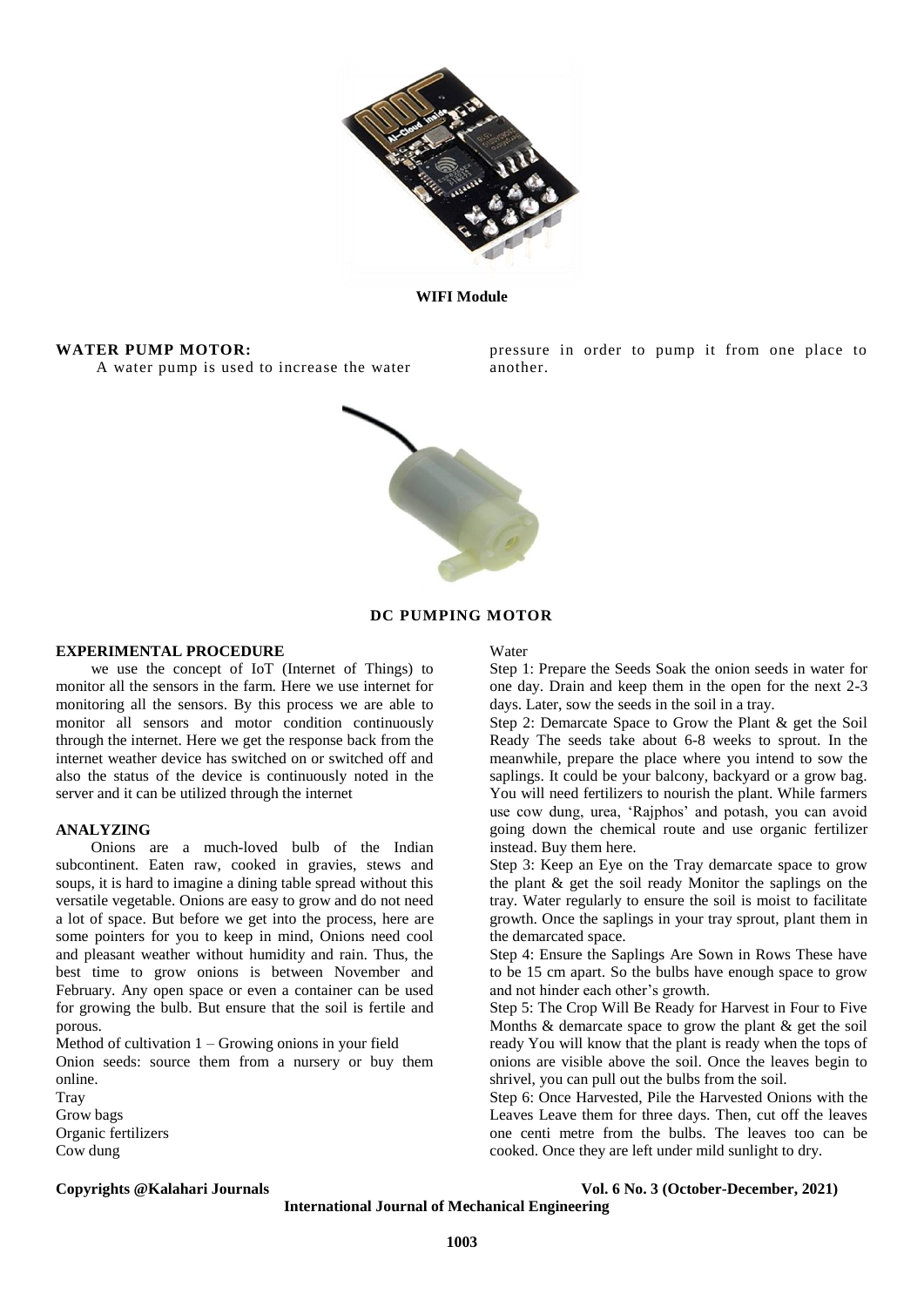

Method 2: Sprout Brand New Onions From Old Bulbs

Step 1: Select a Container & demarcate space to grow the plant & get the soil ready Ensure it is six inches deep. The width can be decided based on how many onions you want to grow. Use a tub as a container if required.

Step 2: Add Soil Fill the container with soil enriched with manure and compost. Leave about 1-inch space at the top.

Step 3: Use the Starter Onion Bulb From Leftover Cooking Scraps & demarcate space to grow the plant & get the soil ready This refers to the root part of the onion. Though discarded when cooking, save this part and and use it to grow onions.

Step 4: Plant the Onion Bulb About 2 Inches Deep Into the Soil Dig a 2-inch deep pit. Place the bulb inside. Then, cover the bulb with soil and add water till the soil is moist.

#### **RESULTS AND DISCUSSION**

The device is integrated with all the above sensors in the board. The hardware components include the microcontroller, DC motor, ADC converter, LCD, WIFI module, water pump and all the discussed sensors. A GSM SIM card is inserted, which is used to send the recorded values to the owner and receive the command. The figure shows the temperature, soil moisture condition and the intruder detection. The Android Application developed in the mobile phone sends the second result based on the output from these values. The system can define the humidity, temperature, moisture and the intruder detection. Here we showed the onion bulbs , using sensors we monitor the health& growth of the crop its comes well with high yield when compared to manual method.



#### **CONCLUSION**

This suggested work is aimed to help the farm workers and provides additional support economically during farm operations such as irrigation, harvesting, security of crops, etc., This phase of work can minimize the usage and wastage of irrigation water, and also the power consumed for its application in the motive of conservation for future needs. This system provides a very easy method of controlling the field, by the complete observation of sensors in the fields by ensuring the farm's security.

#### **REFERENCES**

- [1] V R BALAJI, N.PRAKASH, "Iot Based Smart Security And Monitoring Devices For Agriculture" ,International Journal Of Pure And Applied Mathematics, Volume116, ISSN: 1311-8080(Printed Version), No. 11 2017.
- [2] UTKARSHA PATIL, VAIBHAV PATIL, "Integrated Agriculture System Using IOT. Research gate impact factor (2018): 7.426: 0.28/SJIF(2018).
- [3] TANMAY BARAN WAL, NITIKA, Development Of IOT Based Smart Security And Monitoring Device For Agriculture,  $6<sup>th</sup>$  International Conference Cloud

**Copyrights @Kalahari Journals Vol. 6 No. 3 (October-December, 2021)**